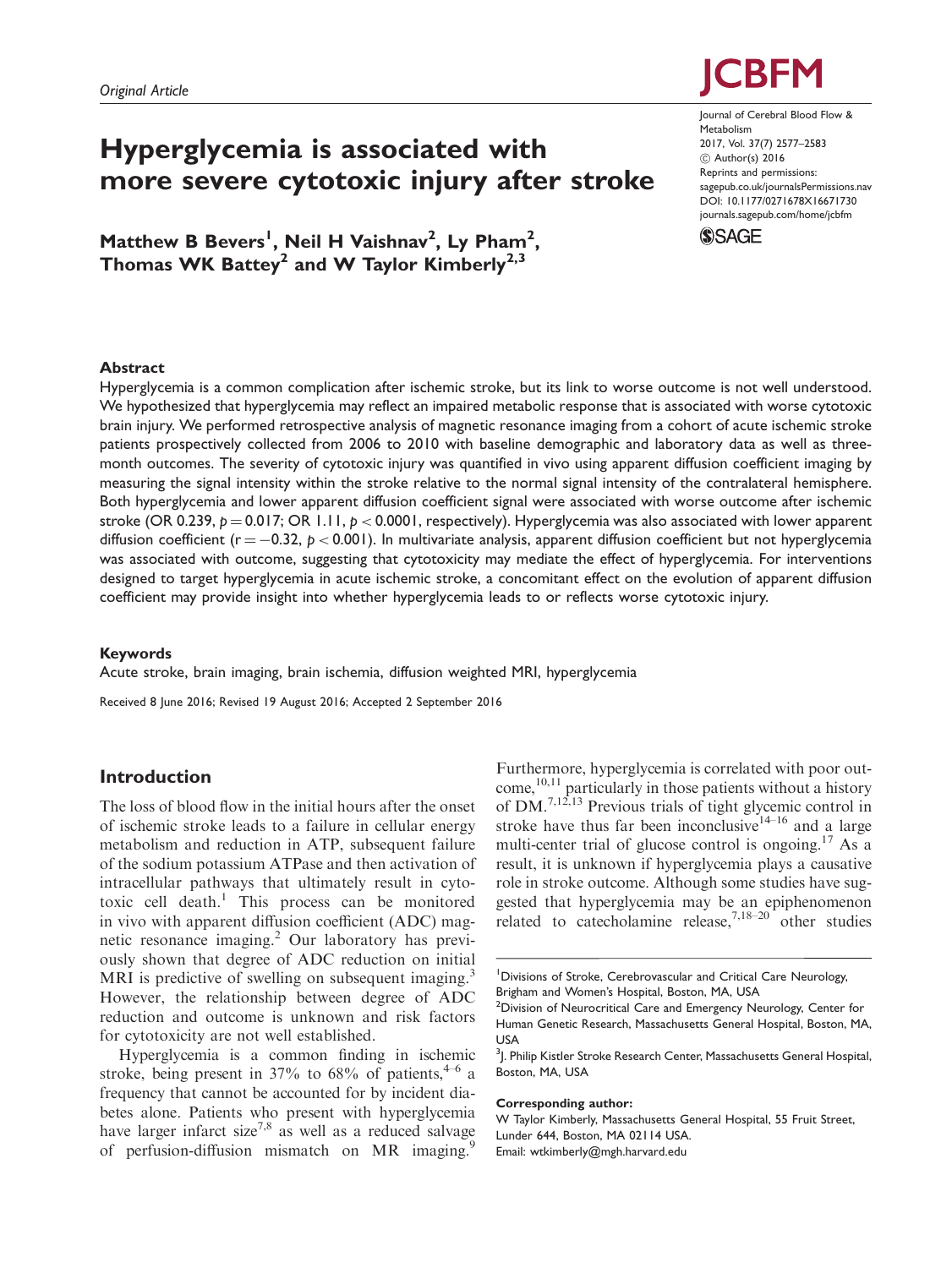have suggested direct tissue damage through increased lactate production,  $9,11$  or a broader disordered metabolic state that alters tissue reperfusion, calcium homeostasis, oxidative stress, and the inflammatory response. $21,22$ 

The goal of the current study was to use ADC imaging to evaluate the relationship between cytotoxic injury, hyperglycemia, and stroke outcome, in order to test the hypothesis that hyperglycemia represents an adverse metabolic response to ischemia that exacerbates tissue injury.

# **Methods**

# **Patients**

Subjects were enrolled in a prospective biomarker study of acute ischemic stroke as part of the Specialized Programs of Translational Research in Acute Stroke (SPOTRIAS) Network. The SPOTRIAS Biomarker study enrolled consecutive patients  $\geq 18$  years of age between January 2006 and April 2010 who presented within 12h of symptom onset to Massachusetts General Hospital or Brigham & Women's Hospital, with symptoms consistent with ischemic stroke  $(N = 522)$ . The study protocol was reviewed and approved by the Institutional Review Board at Partners Healthcare (protocol #2011P002725) and written informed consent was obtained from all participants or their legal representatives prior to enrollment in the study. The study was carried out according to the guidelines set by the Partners Healthcare Human Research Committee.

In the current study, patients were eligible who had a baseline diffusion weighted imaging (DWI) available for analysis and either outcome data in the form of a threemonth modified Rankin Scale (mRS) score or baseline research blood sample available  $(N = 318)$ . Patients were excluded who had missing, motion degraded or poor quality imaging  $(N = 48)$ , a cerebellar or brainstem infarct ( $N = 22$ ), or bilateral infarcts ( $N = 20$ ). Subjects were further excluded if stroke volume on ADC imaging  $was < 5$  ml to avoid error due to volume averaging during image acquisition  $(N = 81)$ . For outcome analysis, subjects were excluded if pre-stroke mRS was three or greater ( $N = 15$ ). Modified Rankin Scores of 4 and 5 were combined for analysis given the small number of patients with mRS  $5$  (n = 3).

# Imaging analysis

Region-of-interest (ROI) analysis was conducted using a semi-automated method in Analyze 11.0 (Biomedical Imaging Resource, Mayo Clinic, Rochester, MN, USA), based on our prior methods.<sup>3</sup> The stroke and normal contralateral hemisphere ROIs were initially

defined on DWI and then transferred to the ADC map for removal of cerebrospinal fluid. ADCr was calculated by taking the ratio of the mean signal intensity in the stroke ROI to the mean signal intensity of the contralateral hemisphere and so is presented as a percent of baseline ADC signal. Normalization to the baseline was performed in order to adjust for variation among individuals and technical variation between scanner and ADC acquisition settings.<sup>23</sup> Stroke volume (mL) and intensity ratios were calculated for all subjects. Imaging analyses were performed by trained readers (M.B.B. and N.H.V.) blinded to clinical and outcome data. The intraclass correlation coefficient was 0.996 for ADCr measurements between the two readers. For additional quality control, the ADC stroke volumes generated in this study were compared with prior DWI stroke volumes obtained as part of the original study analyses. The intraclass correlation coefficient was 0.92.

# Laboratory analysis

Glucose and hemoglobin A1c values were obtained in stroke patients as part of standard of care and these values were abstracted from the medical record. Insulin was measured on research plasma samples using a commercially available method (R&D Human insulin Quantikine ELISA). Insulin resistance was calculated using the homeostatic model assessment, version 2  $(HOMA2-IR)^{24}$  based on baseline clinical glucose and measured insulin concentrations.

#### Statistical analysis

Descriptive statistics of baseline variables and outcomes were performed, reported as mean  $\pm$  standard deviation (for normally distributed continuous data), median with interquartile range ([IQR]; for nonnormal or ordinal data), and proportions (for binary data). Comparisons between the complete cohort and subset used for outcome analysis were performed using t-test or chi-square as appropriate for the data type. Inter-rater agreement was assessed for stroke DWI volume using intraclass correlation coefficient and Bland–Altman analyses. Univariate logistic regression was performed to investigate the association of clinical and imaging variables with outcome. Multivariate logistic regression models were developed to test for independent effects. Linear regression and t-test were used to assess the relationship between time to MRI, IV tPA treatment status, blood glucose level, hemoglobin A1c, HOMA-IR, DM status, and ADCr. All tests were two-sided, with the threshold of significance set at  $p < 0.05$ . Results of comparison analyses are reported as mean  $\pm$  standard error of the mean.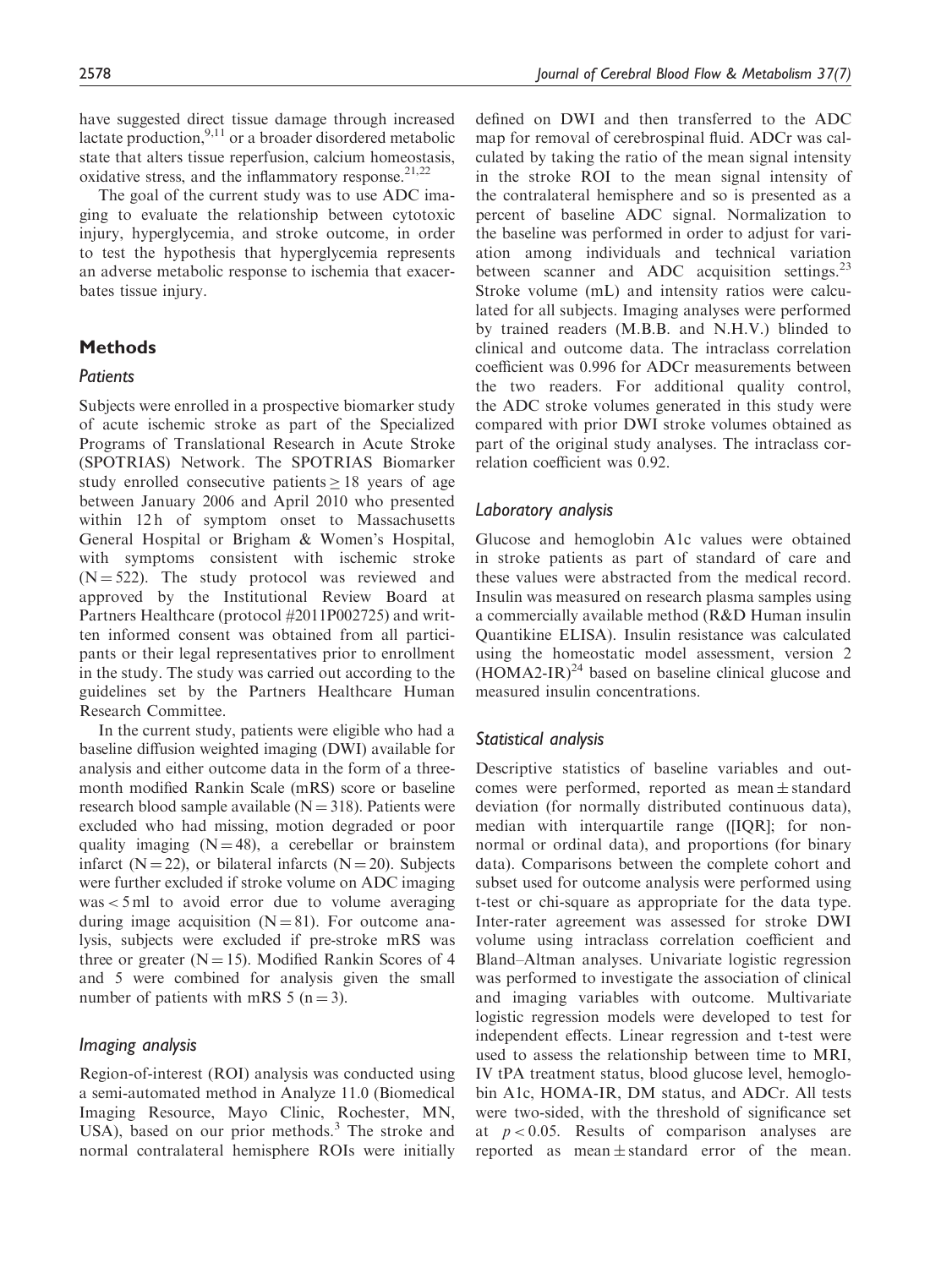|                                                     | Entire          | Outcome         |       |
|-----------------------------------------------------|-----------------|-----------------|-------|
|                                                     | population      | subgroup        |       |
|                                                     | $n = 141$       | $n = 99$        | Þ     |
| Age (years), mean $\pm$ SD                          | $70 \pm 14$     | $68 \pm 15$     | 0.19  |
| Sex, male, N (%)                                    | 85 (60%)        | 66 (67%)        | 0.34  |
| Comorbidities, N (%)                                |                 |                 |       |
| <b>Diabetes</b>                                     | 30(21%)         | 18(18%)         | 0.56  |
| Hypertension                                        | 101(72%)        | 64 (65%)        | 0.25  |
| Hyperlipidemia                                      | 60 (43%)        | 41 $(41%)$      | 0.86  |
| Atrial fibrillation                                 | 55 (39%)        | 38 (38%)        | 0.92  |
| Prior stroke                                        | 28 (20%)        | 16(16%)         | 0.47  |
| Treatment, $N$ (%) <sup>a</sup>                     |                 |                 |       |
| IV tPA                                              | 68 (58%)        | 47 (57%)        | 0.96  |
| Endovascular clot retrieval                         | 2(1.7%)         | 2(2.4%)         | 0.71  |
| Laterality (left), N (%)                            | 72 (54%)        | 52 (53%)        | 0.99  |
| Stroke category                                     |                 |                 | 0.88  |
| Cardioembolic, N (%)                                | 78 (55%)        | 53 (54%)        |       |
| Large vessel, N (%)                                 | 29 (21%)        | 24 (24%)        |       |
| Undetermined, N (%)                                 | 25 (17%)        | 15(15%)         |       |
| Other, N (%)                                        | 9(6.4%)         | 7(7.0%)         |       |
| Admission NIHSS, median [IQR]                       | 12 [5, 17]      | $9$ [3, 15]     | 0.083 |
| Time from LSW to MRI (h), mean $\pm$ SD             | $5.6 \pm 3.3$   | $4.6 \pm 3.3$   | 0.71  |
| Time from LSW to glucose draw (h), mean $\pm$ SD    | $4.8 \pm 2.7$   | $4.6 \pm 2.6$   | 0.67  |
| Baseline blood glucose (mg/dL), mean $\pm$ SD       | $137 + 56$      | $134 \pm 55$    | 0.66  |
| Body mass index (kg/cm), mean $\pm$ SD <sup>b</sup> | $27.0 \pm 5.2$  | $26.8 \pm 4.7$  | 0.80  |
| Admission ADC volume (mL), median [IQR]             | 21 [8, 59]      | 18 [8, 45]      | 0.13  |
| Admission ADC ratio, mean $\pm$ SD                  | 67.1 $\pm$ 8.2% | 67.1 $\pm$ 8.0% | 0.77  |
| 90-day mRS, median [IQR]                            |                 | $2$ [1, 4]      |       |

Table 1. Characteristics of the study cohort.

<sup>a</sup>tPA and endovascular intervention status were available for 118 patients, of whom 82 were in the outcome subgroup. **BMI** data were available for 124 patients, of whom 91 were in the outcome subgroup.

Statistical analyses were performed using JMP Pro 12.0 (SAS Institute, Cary, NC, USA).

# **Results**

# Study cohort

The characteristics of the clinical cohort are shown in Table 1. Of the 522 patients in the cohort, 229 had acute DWI imaging showing unilateral supratentorial infarct. Of these, 141 had an infarct volume greater than or equal to 5 ml and baseline blood samples available, and thus constituted the study population. Ninetynine subjects had three-month mRS scores available and were used for outcome analysis. The mean ADCr in the entire study population was  $67.1 \pm 8.2\%$  based on an MRI obtained  $5.6 \pm 3.3$  h after time last seen well, and was  $61.7 \pm 8.0\%$  in the outcome subgroup, based on an MRI obtained  $4.6 \pm 3.3$  h after time last seen well. There were no statistically significant differences in any of the baseline characteristics between the entire study population and the outcome subgroup.

Given the heterogeneity in MRI time in this cohort and the known decline in ADCr over 24 h following stroke, we compared ADCr to time of image acquisition using linear regression, finding no significant relationship ( $p = 0.14$ ). A relatively high proportion of subjects in this cohort received IV tPA (58% overall, 57% in outcome subgroup). Given that reperfusion may alter cytotoxicity, we compared mean ADCr between those patients who did and did not receive tPA. Data on tPA status were missing for 23 patients, these were excluded from the comparison. There was no significant difference in mean ADCr between tPA treatment groups in either the overall cohort (68.0  $\pm$ 1.0% tPA vs.  $68.0 \pm 1.2$ % no tPA,  $p = 0.99$ ) or outcome subgroup  $(67.9 \pm 1.2\%$  tPA vs.  $68.8 \pm 1.4\%$  no tPA,  $p = 0.63$ ).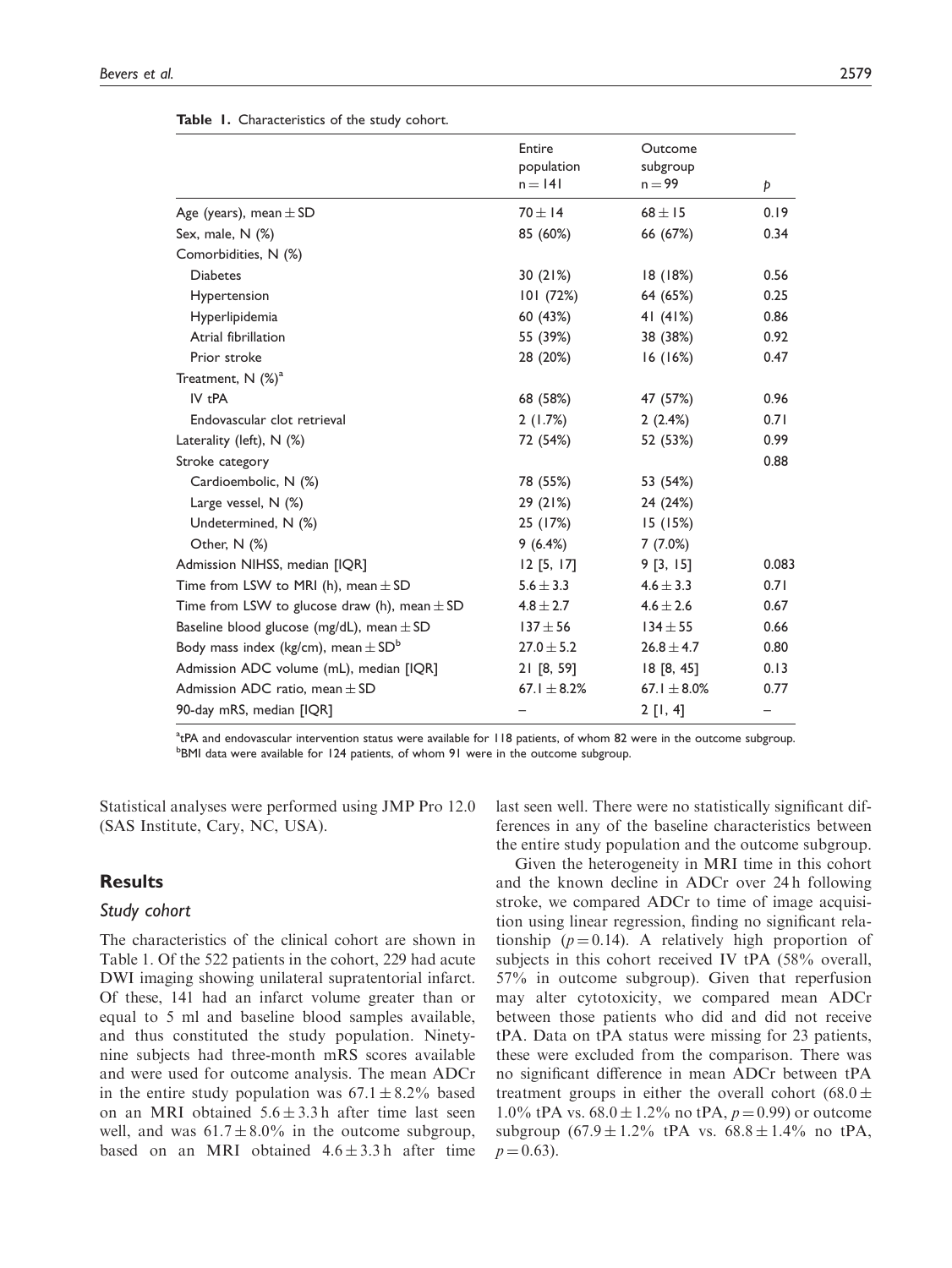

Figure 1. ADC ratio and outcome after ischemic stroke. (a) ADCr was associated with outcome across the entire modified Rankin Scale, with lower ADCr associated with worse outcome  $(p < 0.0001)$ . Note that mRS 4 and 5 were combined for analysis given the

Table 2. Univariate and multivariate predictors of mRS across entire scale at 90 days.

|                  | OR              | 95% CI         | Þ        | Adjusted OR | 95% CI        | Þ      |
|------------------|-----------------|----------------|----------|-------------|---------------|--------|
| Age              | 0.95            | $0.93 - 0.98$  | < 0.0001 | 0.61        | $0.93 - 0.98$ | 0.0005 |
| Sex (female)     | 0.63            | $0.43 - 0.91$  | 0.016    | 0.78        | $0.52 - 1.16$ | 0.22   |
| Glucose (log)    | 0.23            | $0.069 - 0.80$ | 0.017    | 0.76        | $0.21 - 2.70$ | 0.68   |
| <b>NIHSS</b>     | 0.82            | $0.77 - 0.87$  | < 0.0001 | 0.87        | $0.81 - 0.94$ | 0.0001 |
| ADC volume (log) | 0.33            | $0.22 - 0.50$  | < 0.0001 | 0.54        | $0.34 - 0.87$ | 0.011  |
| <b>ADCr</b>      | $\overline{11}$ | l.06–l.16      | < 0.0001 | 1.07        | $1.02 - 1.13$ | 0.0079 |

# ADCr predicts 90-day outcome

Lower ADCr on initial MRI was significantly associated with worse score on the mRS at 90 days both across the entire mRS scale (Figure 1(a);  $p < 0.0001$ ) and when comparing dichotomized mRS 0–2 vs. 3–6 (Figure 1(b);  $70.3 \pm 1.1\%$  vs.  $64.0 \pm 0.9\%$ ,  $p < 0.0001$ ). Other univariate predictors of outcome across the entire mRS are summarized in Table 2 and included age, female sex, baseline stroke volume, admission glucose and presenting NIHSS. In a multivariate logistic regression model, ADCr remained an independent predictor of 90-day outcome across the mRS scale  $(p = 0.0079)$ .

Receiver operating curve analysis of ADCr showed an area under the curve of 0.714 for prediction of good (mRS 0–2) outcome (Figure 2). An ADCr cut off value of 64.0% predicts good outcome with a sensitivity of 0.81 and specificity of 0.53.

#### ADCr is associated with hyperglycemic traits

To investigate the relationship between hyperglycemia and cytotoxicity, we compared blood glucose values measured on presentation with ADCr determined on baseline MRI. We found that lower ADCr was associated with higher baseline glucose (n = 141, r =  $-0.32$ ,  $p < 0.001$ ). Furthermore, if the cohort was divided into those with and without hyperglycemia (defined as glu- $\cos\epsilon$  > 130 mg/dl<sup>13</sup>), ADCr was significantly lower in hyperglycemic subjects (63.8% vs. 68.9%,  $p = 0.0002$ ).

Elevated glucose after stroke may reflect a stress response<sup>7,18,19</sup> or elicit an inducible form of insulin resistance.10,11,25 We therefore assessed whether ADCr was associated with markers of insulin resistance and diabetes and found that ADCr was associated with higher hemoglobin A1c (n = 130, r =  $-0.34$ , p < 0.0001), a greater degree of insulin resistance  $(n = 116,$  $r = -0.26$ ,  $p = 0.0086$ ) and a history of diabetes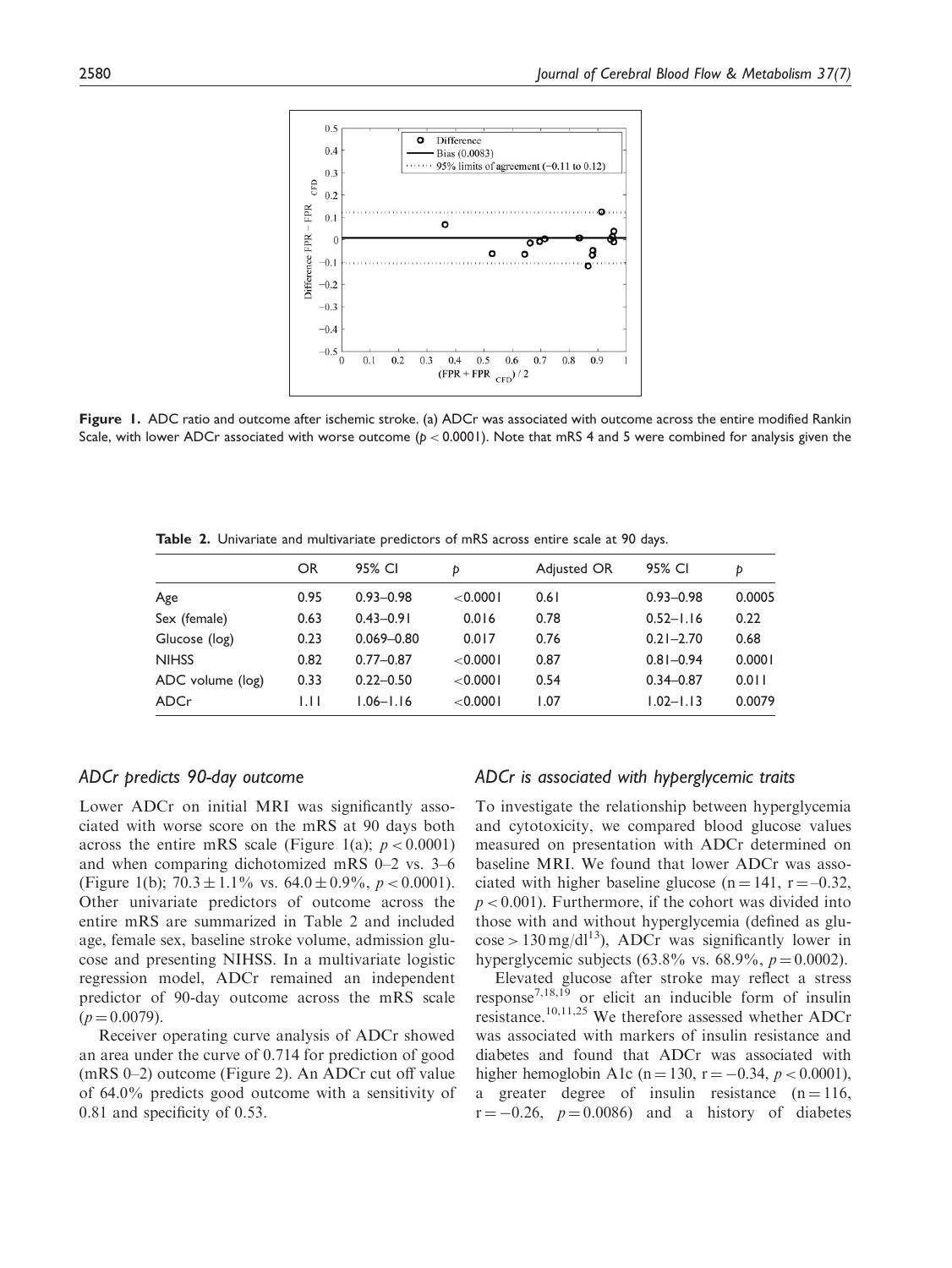

Figure 2. ROC curve for ADCr as a predictor of good (mRS 0–2) outcome. Receiver operating curve analysis for ADCr found an area under the curve of 0.714 for the prediction of mRS 0–2 at 90 days after ischemic stroke. Using a cutoff value of 64.0% for ADCr results in a sensitivity of 0.81 and specificity of 0.53 for prediction of good outcome.

 $(n = 141, p < 0.0001)$ . We also compared initial glucose level to ADCr in those patients without a known history of DM  $(n = 111)$ . ADCr remained significantly associated with hyperglycemia in this subset  $(r =$  $-0.19$ ,  $p = 0.027$ ), while insulin resistance was not associated with ADCr.

# **Discussion**

Ischemic injury to brain tissue results in energy failure and subsequent cytotoxic cell death, a process that is reflected by ADC imaging. $^{2}$  Our data indicate that the degree of reduction in ADC signal, acting as an imaging marker of cytotoxicity, is predictive of outcome following ischemic stroke. This association is independent of other known predictors of stroke outcome, including infarct size, initial clinical stroke severity (as measured by NIHSS), age and sex. This finding is consistent with animal studies, which have shown that degree of ADC reduction is associated with other markers of tissue injury. In a rat middle cerebral artery occlusion model, regions with ADC values of approximately 90% of baseline show reduced tissue pH, while regions with greater ADC reduction, approximately 77%, show depletion of ATP.<sup>26,27</sup> In a separate study, even greater reduction in ADC to 58% of baseline was associated with elevated lactate and histologic evidence of cell death.<sup>28</sup> The association of ADCr and outcome in clinical subjects demonstrated in the current study further supports ADCr as an imaging biomarker of for worsened cytotoxic injury.

Our data also identify a relationship between hyperglycemia and the degree of cytotoxicity, which is most prominent in those with a history of diabetes mellitus. Our findings suggest that worse cytotoxic injury may be a mechanistic link between diabetes and its known association with poor outcome after stroke.<sup>29</sup> We also observed an association between hyperglycemia and ADCr in those patients without a documented history of DM. This parallels an animal study which found that hyperglycemia increased lesion volume following middle cerebral artery occlusion in both normal rats and those that model the metabolic syndrome.<sup>30</sup> Our findings are also consistent with earlier reports in humans showing larger infarct size and more severe hemiparesis, $\frac{7}{1}$  increased disability and mortality,  $\frac{12}{1}$  and greater stroke severity and worse functional outcome<sup>13</sup> in those hyperglycemic patients without a prior history of DM when compared to those with known DM.

The recognition of ADCr as an imaging biomarker for cytotoxicity will allow for future studies attempting to better characterize any broader metabolic disturbance signified by acute post-stroke hyperglycemia. The association of ADCr and outcome allows it to serve as an imaging biomarker of cytotoxicity, which can be used to both gauge the effect of interventions targeting ischemic cell death as well as to identify risk factors for worsened cytotoxic injury. In particular, ADCr may provide a tool to select those patients who could stand to benefit from tight glucose control. Several studies have looked at the effect of strictly controlling glucose in the immediate post-stroke period. The Glucose-Insulin in Stroke Trial (GIST-UK) compared continuous infusion of glucose-potassium-insulin to placebo with a primary outcome of mortality at 90 days.<sup>15</sup> The trial showed no difference in outcome, but was underpowered to definitively determine a clinical effect. Additional insulin trials found a nonsignificant but favorable trend in exploratory analyses.14,16 Our data suggest that hyperglycemia is linked to early change in cytotoxic injury, raising the possibility that the timing of initiation of glucose therapy may have an important role in clinical outcome, and may explain apparent discrepancies in prior studies. This is consistent with a prior study that did a voxel-based analysis of ADC values following MCA stroke to identify regions of lower ADC in patients with poor outcome and without arterial recanalization.<sup>31</sup> This study also showed that ADC values were lower in hyperglycemic patients.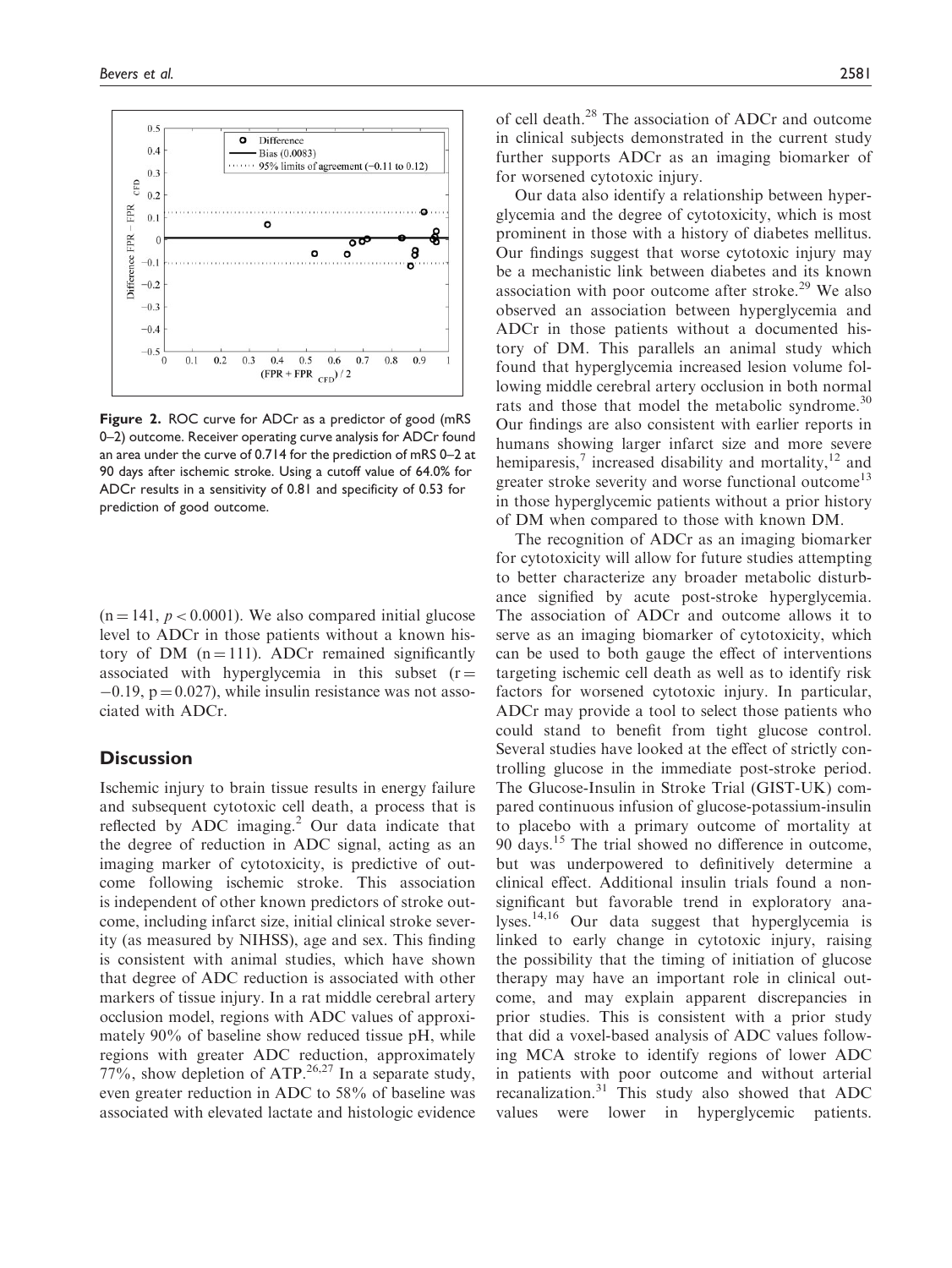Completion of an ongoing trial of intravenous insulin after acute stroke may provide further opportunity to evaluate an interaction between time of treatment and potential efficacy of glucose control.<sup>17</sup> Finally, our data suggest that ADCr and subsequent evolution of ADC may be a useful intermediate efficacy endpoint in future trials of glucose control after stroke.

The current study has limitations. It is based on a retrospective analysis, involving primarily mild to moderate strokes with a relatively small median infarct size. It is unknown if the findings can be generalized to larger size strokes. We measured mean ADC signal intensity, and it is possible, particularly in larger strokes, that sub-regions that exhibit ADC heterogeneity may have a differing relationship with outcome. This study also looked at a single imaging time point, which occurred prior to the nadir of ADC signal.<sup>3</sup> Reperfusion and collateral assessments were not available in this cohort. This will be particularly important to address in future studies given prior findings that tight control of hyperglycemia limited lactate as measured by MR spectroscopy, but was associated with greater infarct growth in those patients with persistent vessel occlusion.<sup>32</sup>

The initial study from which we drew subjects was not designed to assess hyperglycemia, so we have limited data on blood glucose and interventions to manage it. Our categorization of patients as hyperglycemic relies on the single glucose measurement available in our cohort. This may be relevant given prior data that sustained hyperglycemia over 72 h is associated with expanded infarct size and worsened outcome.<sup>8</sup> However, the more limited glucose measurements in the current study cohort would tend to bias towards the null hypothesis and limit the detection of a difference in outcome or degree of cytotoxicity. Similarly, we do not have data on prior-to-admission medications or on any interventions undertaken to manage hyperglycemia. Patients at our institution are typically kept NPO in the initial hours after stroke until swallow screening can be performed. Oral anti-hyperglycemics are held while inpatient, and elevated glucose is covered with sliding scale insulin. Our lack of data on specific interventions may also contribute to uncertainty about effects of transient versus prolonged hyperglycemia.

Finally, while we found an association between hyperglycemia and reduced ADC signal intensity, this study does not address the causality of elevated blood glucose as it relates to cytotoxicity. Glucose values and ADC images in this study were obtained approximately 5 h after the last seen normal time, so it is possible that hyperglycemia was a response to, rather than a cause of worsened cytotoxic injury. This, and other limitations identified here, will be important to address in future prospective studies.

In summary, this study identifies a link between hyperglycemia and cytotoxic injury and highlights the potential role for ADC ratio as an imaging biomarker of cytotoxicity.

### Funding

The author(s) disclosed receipt of the following financial support for the research, authorship, and/or publication of this article: This work was supported by the National Institutes of Health (Grant #NS076597) and the American Heart Association (Grant #14GRNT19060044).

### Declaration of conflicting interests

The author(s) declared the following potential conflicts of interest with respect to the research, authorship, and/or publication of this article: Dr. Kimberly receives research support from Remedy Pharmaceuticals for the GAMES-RP clinical trial which is outside the scope of the submitted work. All other authors have no conflicts to disclose.

#### Authors' contributions

Dr. Bevers and Dr. Kimberly had full access to all of the data for the study and take responsibility for the integrity of the data and accuracy of the data analysis.

Study concept and design: MBB, WTK.

Acquisition, analysis or interpretation of data: MBB, NHV, LP, TWKB, WTK.

Drafting of the manuscript: MBB, WTK.

Critical revision of the manuscript for important intellectual content: MBB, NHV, LP, TWKB, WTK.

Study supervision: MBB, WTK.

#### **References**

- 1. Lipton P. Ischemic cell death in brain neurons. Physiol Rev 1999; 79: 1431–1568.
- 2. Neumann-Haefelin T, Moseley ME and Albers GW. New magnetic resonance imaging methods for cerebrovascular disease: emerging clinical applications. Ann Neurol 2000; 47: 559–570.
- 3. Battey TW, Karki M, Singhal AB, et al. Brain edema predicts outcome after nonlacunar ischemic stroke. Stroke 2014; 45: 3643–3648.
- 4. Scott JF, Robinson GM, French JM, et al. Prevalence of admission hyperglycaemia across clinical subtypes of acute stroke. Lancet 1999; 353: 376–377.
- 5. McCormick MT, Muir KW, Gray CS, et al. Management of hyperglycemia in acute stroke: How, when, and for whom? Stroke 2008; 39: 2177–2185.
- 6. Fuentes B, Castillo J, San Jose B, et al. The prognostic value of capillary glucose levels in acute stroke: the glycemia in acute stroke (GLIAS) study. Stroke 2008; 40: 562–568.
- 7. Murros K, Fogelholm R, Kettunen S, et al. Blood-Glucose, Glycosylated Hemoglobin, and Outcome of Ischemic Brain Infarction. J Neurol Sci 1992; 111: 59–64.